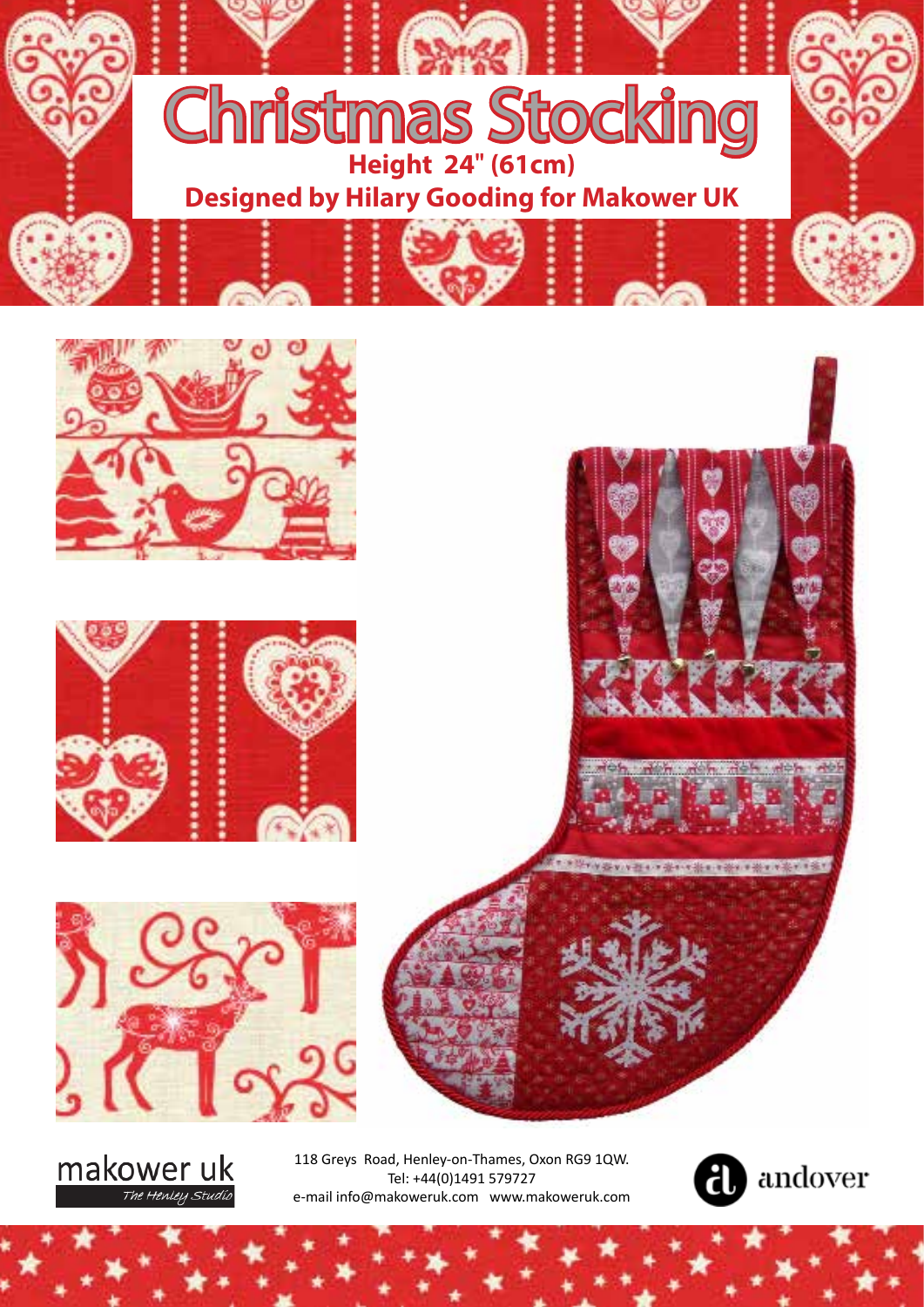

## **Height 24**" **(61cm) Designed by Hilary Gooding**

#### **A luxury stocking to add style to your home at Christmas using the Scandi range of fabrics from Makower UK.**

| <b>Fabrics</b>                  | <b>Quantity</b>                                                                                                                                                                                 | <b>First Cut</b>                                                                                            | <b>Second Cut</b>                                                                                    | <b>Position</b>                 |
|---------------------------------|-------------------------------------------------------------------------------------------------------------------------------------------------------------------------------------------------|-------------------------------------------------------------------------------------------------------------|------------------------------------------------------------------------------------------------------|---------------------------------|
| <b>Red Snowflake</b><br>1246-R  | 27 $\frac{1}{2}$ " x 45 $\frac{1}{2}$ "                                                                                                                                                         | Use the paper pattern to cut a front and a back.<br>Follow instruction given on page 4, Stocking<br>step 1. |                                                                                                      | Stocking                        |
| <b>Red Reindeer</b><br>1296-R   | 27 $\frac{1}{2}$ " x 45 $\frac{1}{2}$ "                                                                                                                                                         |                                                                                                             |                                                                                                      | Lining                          |
| <b>Taupe Hearts</b><br>1295-S   | <b>Fat Quarter</b>                                                                                                                                                                              | Use the template<br>to cut four tassels.                                                                    | Cut ten 1" squares                                                                                   | Tassels and<br>Log Cabin Blocks |
| <b>Taupe Stars</b><br>1297-S7   | Fat Eighth                                                                                                                                                                                      | Cut $\frac{3}{4}$ " strips                                                                                  | Cut five $1\frac{3}{4}$ " x $\frac{3}{4}$ " logs<br>Cut five 2" $\times$ $\frac{3}{4}$ " logs        | Log Cabin Blocks                |
| <b>Taupe Scatter</b><br>1294-S7 | Fat Eighth                                                                                                                                                                                      | Cut 3/4" strips                                                                                             | Cut five $1\frac{1}{2}$ " x $\frac{3}{4}$ " logs<br>Cut five $2\frac{1}{4}$ " x $\frac{3}{4}$ " logs | Log Cabin Blocks                |
| <b>Red Hearts</b><br>1295-R     | <b>Fat Quarter</b>                                                                                                                                                                              | Use the template to cut out six tassels.<br>Read instructions on page 3.                                    |                                                                                                      | <b>Tassels</b>                  |
| <b>Red Silhouette</b><br>1293-R | Fat Eighth                                                                                                                                                                                      | Use paper pattern to cut one toe piece.                                                                     |                                                                                                      | Toe of Stocking                 |
| <b>Red Stars</b><br>1297-R2     | Fat Eighth                                                                                                                                                                                      | Follow instructions on Page 3 for snowflake.<br>Use template given.                                         |                                                                                                      | Snowflake                       |
|                                 |                                                                                                                                                                                                 | Cut 1½" strips                                                                                              | Cut twenty 11/2" squares                                                                             | <b>Flying Geese Blocks</b>      |
| <b>Red Stars</b><br>1297-R6     | Fat Eighth                                                                                                                                                                                      | Cut 3/4" strips                                                                                             | Cut five $2" \times \frac{3}{4"}$ logs<br>Cut five $2\frac{1}{4}$ " x $\frac{3}{4}$ " logs           | Log Cabin Blocks                |
|                                 |                                                                                                                                                                                                 | Cut 1" strips                                                                                               | Cut ten 1" squares                                                                                   |                                 |
| <b>Red Scatter</b><br>1294-R6   | Fat Eighth                                                                                                                                                                                      | Cut 11/2" strips                                                                                            | Cut ten 11/2" x 21/2" pieces                                                                         | <b>Flying Geese Blocks</b>      |
|                                 |                                                                                                                                                                                                 | Cut 3/4" strips                                                                                             | Cut five $1\frac{3}{4}$ " x $\frac{3}{4}$ " logs<br>Cut five $2\frac{1}{2}$ " x $\frac{3}{4}$ " logs | Log Cabin Blocks                |
| <b>Batting</b>                  | Use the stocking pattern to cut two stocking shapes.                                                                                                                                            |                                                                                                             |                                                                                                      |                                 |
| <b>Extras</b>                   | Two 12" lengths of red Satin Ribbon (23mm wide),<br>One 12" length of red Velvet ribbon (36mm wide)<br>One 12" length of each of two novelty motif ribbons. Ours had<br>reindeer and hearts on. |                                                                                                             |                                                                                                      | Decoration                      |
|                                 | Five 15mm bells                                                                                                                                                                                 |                                                                                                             |                                                                                                      | <b>Tassels</b>                  |
|                                 | 1 3/4 yd of 8mm flanged red cord                                                                                                                                                                |                                                                                                             |                                                                                                      | Outside edge of<br>stocking     |
| <b>Optional Extra</b>           | Heat 'n Bond Ultra ® fusible (Highly recommended)                                                                                                                                               |                                                                                                             |                                                                                                      | Snowflake                       |

# **Making the stocking template**

- 1. You will need a piece of paper at least 26" x 18" or tape smaller pieces together.
- 2. Follow the measurements given on page 5 to draw out the shape. A  $\frac{1}{2}$ " seam is included in these measurements.
- 3. Trace the toe shape and add a  $\frac{1}{2}$ " seam around the curved edge and  $\frac{1}{4}$ " along the straight edge.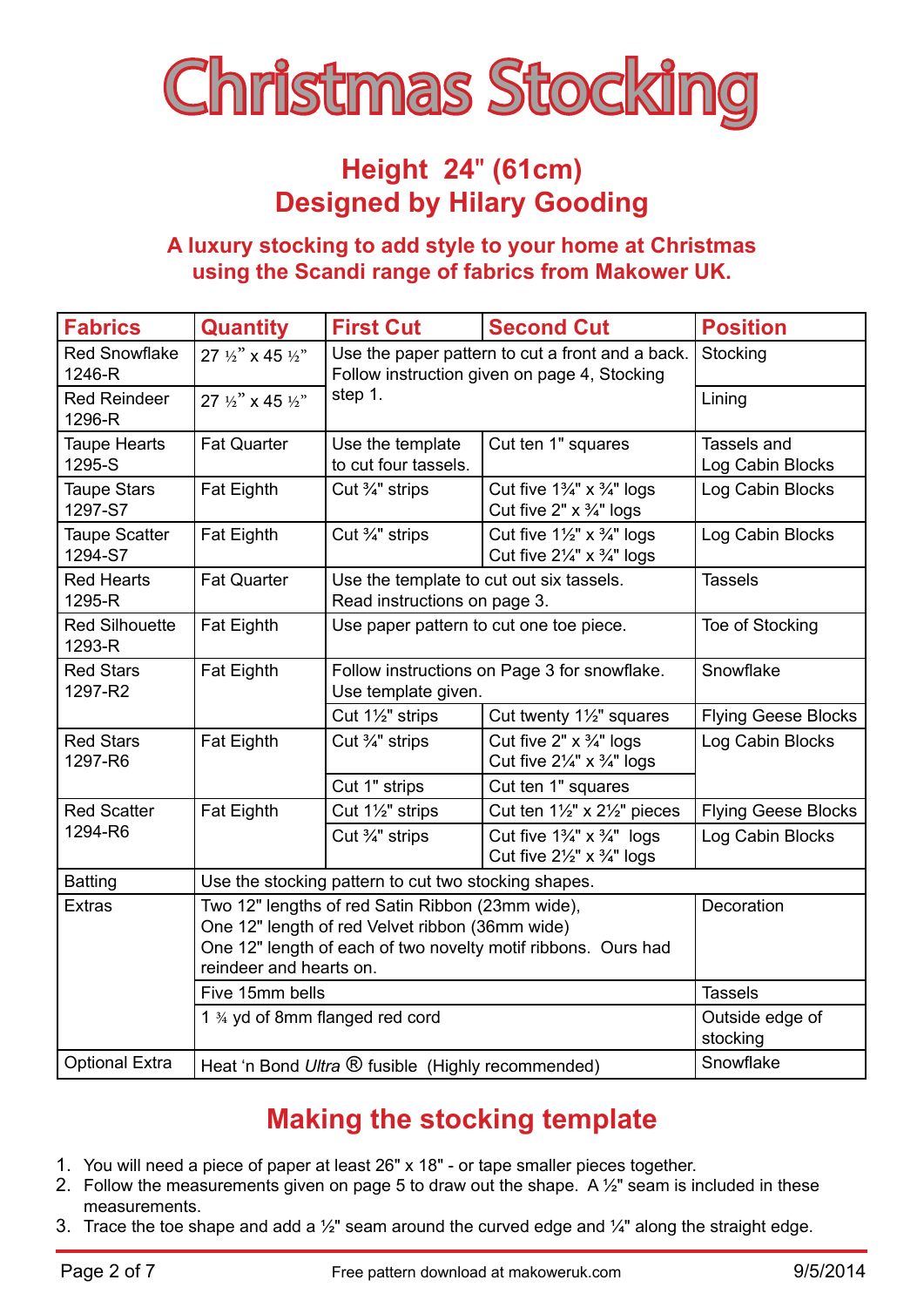## **Sewing Instructions**

All seams are  $\frac{7}{4}$ " unless otherwise stated. "Never sew across an unpressed seam."

#### **Tassels**

- 1. Use the template given to cut out six red *Scandi Hearts* tassels and four taupe *Scandi Hearts* tassels. Make sure that three red and two taupe have the patterns in the right direction and the hearts are centred. The others will be the backs of the tassels.
- 2. Sew together in pairs, right side together, making sure you have a 'good' side in each pair, leaving the tops open. Trim the seam allowance at the point, turn right sides out and press.

## **Flying Geese**

- 1. Cut twenty 1½" red *Scandi Stars* squares.
- 2. Cut ten 1½" x 2½" red *Scandi Scatter* rectangles.
- 3. Take a 1½" x 2½" red *Scandi Scatter* rectangle and two 1½" red *Scandi Stars* squares. Place one *Star* square right sides together at the left end of the red *Scatter* rectangle. Line up the edges and pin. Sew a diagonal line from the top right corner of the square to the bottom left corner of the square. Trim away excess fabric leaving ¼" seam. Press open.
- 4. Place the second star square right sides together at the right end of the red rectangle. Line up edges and pin. Sew a diagonal line from the top left corner of the red square to the bottom right corner. Trim and press open as before. You now have one Flying Geese Block.
- 5. Repeat Steps 3 and 4 to make a total of ten Flying Geese blocks.
- 6. Sew the Flying Geese blocks together as shown in the photograph. Press carefully.

#### **Log Cabin Blocks**

- 1. Cut ten 1" red *Scandi Stars* squares and ten 1" taupe *Scandi Hearts* squares.
- 2. Sew them together into five mini 4-patch blocks. Press.
- 3. Take one 4-patch block and sew a taupe 1½" x ¾" *Scandi Scatter* rectangle to the top of the block.
- 4. Sew a taupe 1¾" x ¾" *Scandi Stars* log to the right side of the block.
- 5. Sew a red 1¾" x ¾" *Scandi Scatter* log to the bottom of the block.
- 6. Sew a red 2" x ¾" *Scandi Stars* log to the left side of the block.
- 7. Sew a taupe 2" x ¾" *Scandi Stars* log to the top.
- 8. Sew a taupe 2¼" x ¾" *Scandi Scatter* log to the right side.
- 9. Sew a red 2¼" x ¾" *Scandi Stars* log to the bottom
- 10.Sew a red 2½" x ¾" *Scandi Scatter* log to the left side.
- 11. Repeat steps 3 to 10 to complete five mini log cabin blocks. Always start with the centre block placed in the same direction and add the logs in a clockwise direction. Press carefully.
- 12.Sew the blocks together as shown.

#### **Snowflake**

- 1. We suggest you use Heat 'n Bond *Ultra*® as it is a very strong no-sew fusible. The appliqué will be very robust. Whichever fusible you use follow the manufacturer's instructions for heating.
- 2. Trace the shape from the template given onto the paper side of the fusible. Cut out roughly leaving space around the outside of the shape.
- 3. Iron the fusible to the wrong side of the red *Scandi Stars* fabric. Now cut out the snowflake along the tracing lines. Remove the paper.

## **Stocking Toe**

- 1. Use the pattern you made to cut the toe from the red *Scandi Silhouette* fabric remembering that it is a directional fabric.
- 2. Turn under ¼" along the straight edge and press.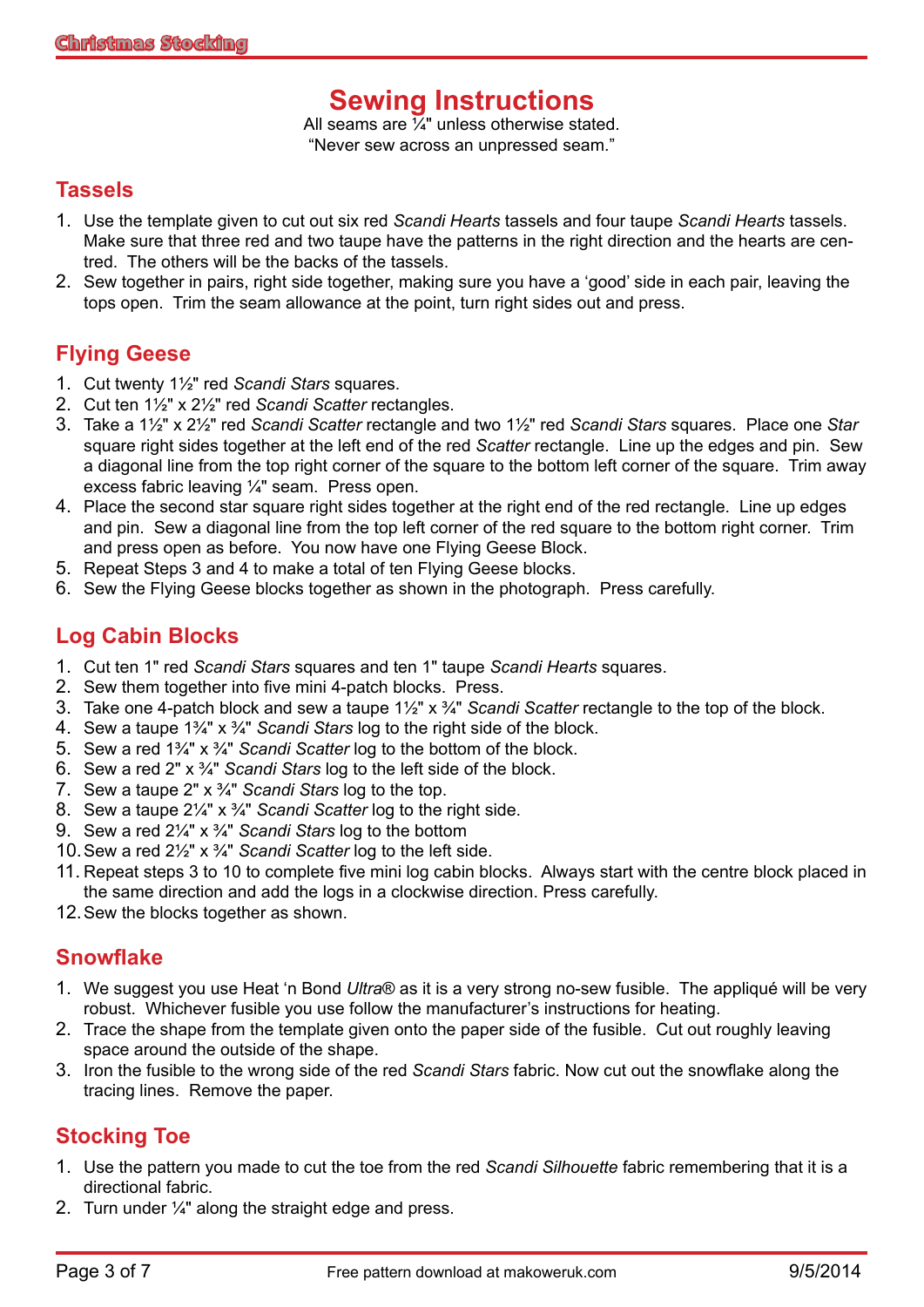## **Stocking**

- 1. Use the paper pattern to cut a front and a back (turn the paper pattern over to reverse for the back) from the red/gold *Snowflake* and a front and back lining from the red *Scandi Reindeer* fabric.
- 2. Use the paper pattern to cut out two pieces of batting.
- 3. Lay the *Scandi Silhouette* toe piece in place on top of the stocking front and stitch close to the folded straight edge. Trim the excess red/gold *Snowflake* fabric away from behind.
- 4. Layer up the front piece with the batting. Baste the layers together using your preferred method. Repeat this with the back and batting. NB The lining comes later.
- 5. Lay one of the novelty ribbons just above the toe line (see photo). Pin or tack securely in place.
- 6. Place the red satin ribbon above the first trim.
- 7. Now place the Mini Log Cabins strip down and tuck the lower edge of the strip of Mini Log Cabins under the upper edge of the satin ribbon to hide the seam allowance. Pin or tack in place.
- 8. Lay the second of the novelty ribbons above and overlapping the Mini Log Cabin strip so that it hides the top seam allowance of the Mini Log Cabin strip. Pin or tack.
- 9. Lay the red velvet ribbon strip in place and pin or tack.
- 10.Place the Mini Flying Geese strip above the velvet ribbon and tuck the lower seam allowance under the edge of the velvet ribbon.
- 11. Lastly lay the second satin ribbon above the Flying Geese strip to cover the top seam allowance.
- 12.Stitch close the edges of the ribbons. Remove any tacking.
- 13.Fuse the snowflake in position following the manufacturer's instructions.
- 14.Quilt the stocking front and the stocking back.
- 15.Place the taupe tassels either side of the centre of the stocking front, raw edges lined up along the top. Place the red tassels on top of the taupe tassels as shown in the photograph. Make sure the tassels are the right way round. Baste all layers together.
- 16.Turn under ½" along the sides of the stockings, front and back, and hand baste.

# **Assembling the stocking**

- 1. Leaving about 2" of the flanged cord free, start pinning the front and back stocking pieces to the flange of the cord. Make sure the folded edges are as tight up to the cord as possible. This is a bit tricky and you may find it helps to pin the stocking pieces together at regular points to make sure the front and back are in line. Just remove the pins as you make your way around the toe and heel and up the other side. Make adjustments if necessary but the top edges must line up when you have gone all the way around the sides. Double check that the back folded edge is tight to the cord as well as the front.
- 2. Stitch through all the layers with a zigzag or straight stitch. Remove the tacking threads. Trim the extra cord to a about 2" from the top edge (same both sides). Clip the curves in the stocking carefully.
- 3. Place the lining front and back pieces right sides together and stitch with a  $\frac{1}{2}$ " seam leaving a 6" gap half way down the long side of the stocking (this is where you will turn the stocking through). Trim to a generous ¼" seam and clip the curves. Press seam open. Do not turn right side out.
- 4. Slip the stocking **inside** the lining. Line up the top edges and sew with a ½" seam. You will NOT be able to sew through the cord so sew as close up to it as you can.
- 5. Turn the stocking through the gap in the lining. Slip stitch the gap closed and push the lining back into the stocking.
- 6. Take a piece of red/gold *Star* fabric about 8" x 3". Fold it in half wrong sides together along the length. Now fold the edges into the middle and pin the folded edges together to form a strap.
- 7. Edge-stitch along the two sides.
- 8. Fold the strap in half to form the loop. Stitch across the raw ends. Slip the ends between the stocking and the lining next to the cord on the right hand side on the back.
- 9. Top stitch along the top edge through the stocking, the loop and the lining but keep the tassels free.
- 10.Finish off the gaps either side of the cord along the top by hand.
- 11. Sew the bells to the ends of the tassels.

*Congratulations - hope Santa finds your stocking and fills it with your wishes!*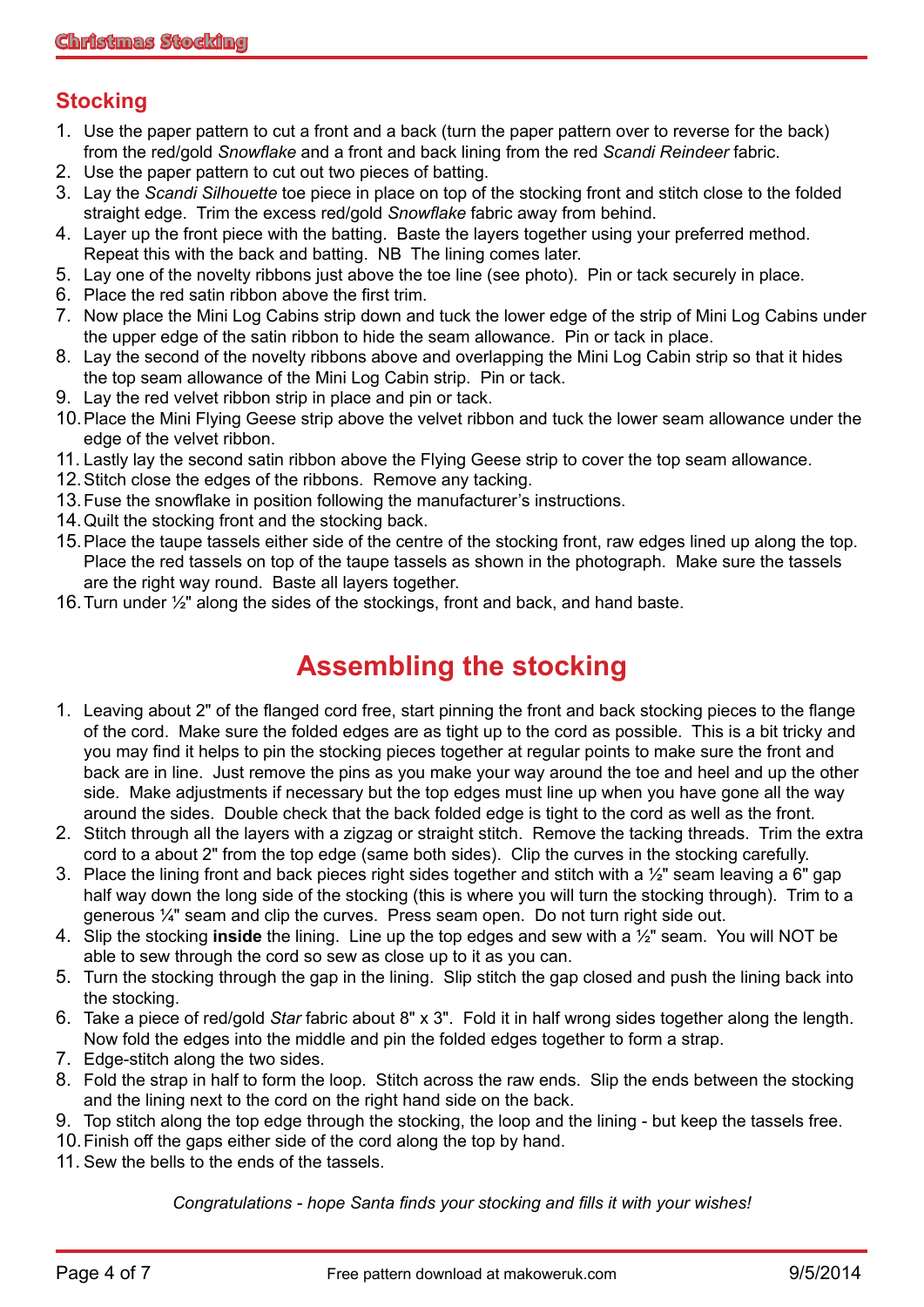

## **Measurements for making the template for the Stocking**

A ½" seam allowance is included in these measurements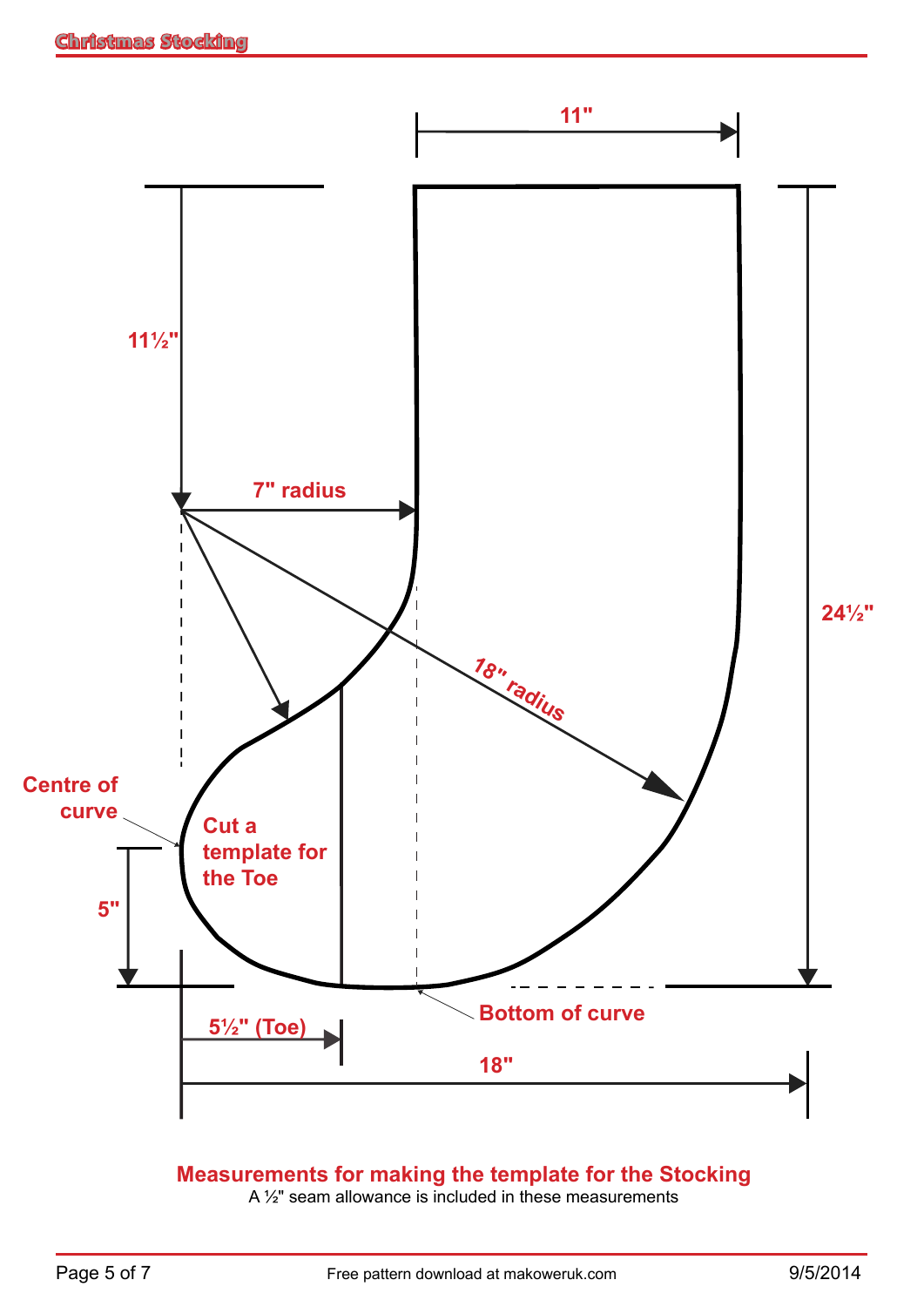